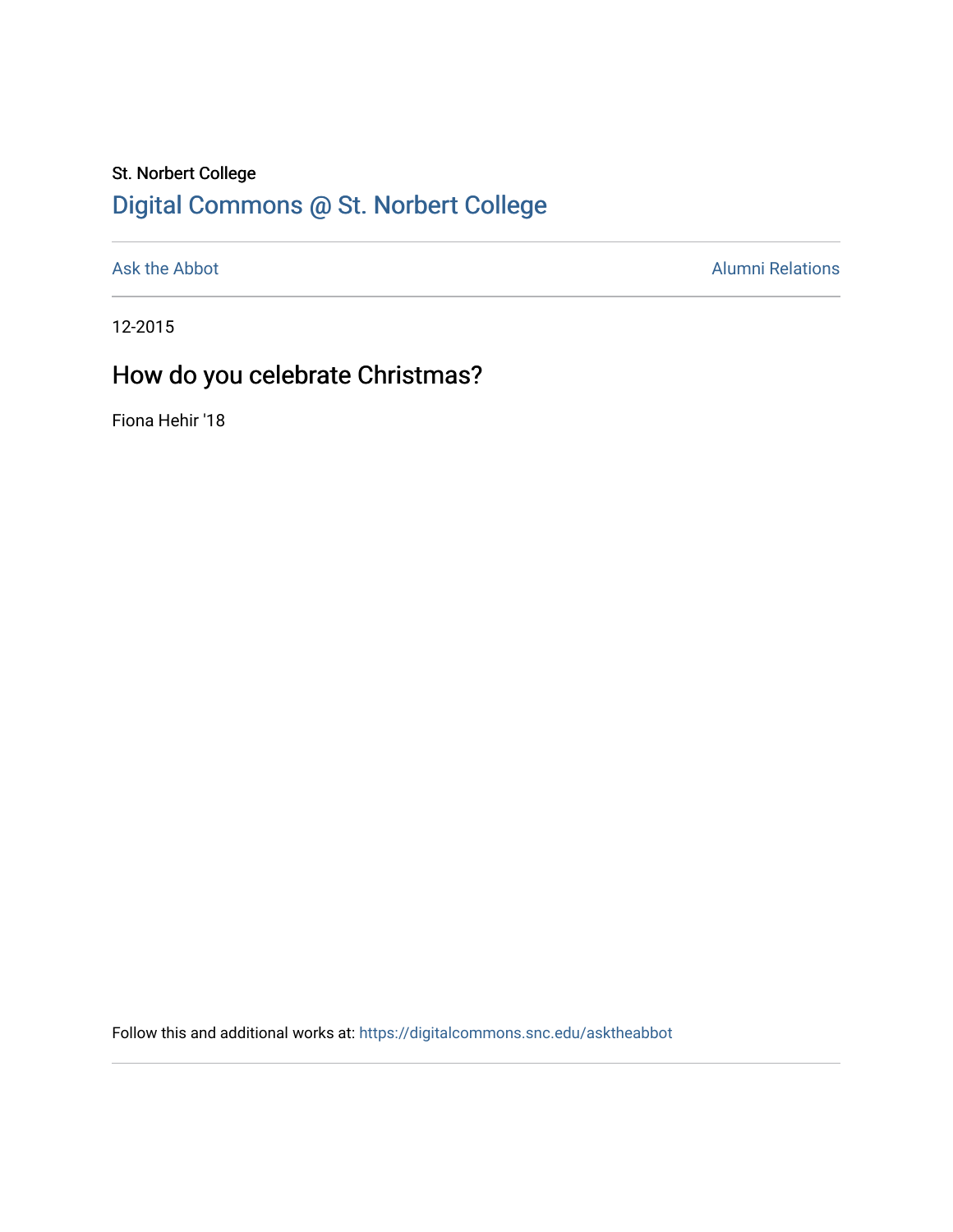



[Academics](https://www.snc.edu/academics) [Admission](https://www.snc.edu/admission) [Campus Life](https://www.snc.edu/campuslife) [Living Norbertine](https://www.snc.edu/livingnorbertine) [Athletics](https://www.snc.edu/athletics) [About](https://www.snc.edu/about)

Q

[Alumni](https://www.snc.edu/alumni/)  $\geq$  [Ask the Abbot](https://www.snc.edu/alumni/abbot/)  $\geq$  December 2015 合

### [Alumni](https://www.snc.edu/alumni/index.html)

[Events & Reunions](https://www.snc.edu/alumni/event/index.html) [Behind the Arch](https://www.snc.edu/alumni/event/behindthearch/) [Benefits and Services](https://www.snc.edu/alumni/benefits.html) [Get Involved](https://www.snc.edu/alumni/getinvolved.html) [Give to SNC](http://giving.snc.edu/) [Alumni Awards](https://www.snc.edu/alumni/awards/index.html) [Knight Lights](https://www.snc.edu/alumni/knightlights/index.html) [Alumni-Owned](https://www.snc.edu/alumni/directory/index.html) [Businesses Network](https://www.snc.edu/alumni/directory/index.html) [Alumni Board](https://www.snc.edu/alumni/alumniboard.html) [Student Alumni](https://www.snc.edu/alumni/saa.html) [Ambassadors](https://www.snc.edu/alumni/saa.html)

[Staff](https://www.snc.edu/alumni/contactus.html)

December 2015 Question:

Dear Abbot Pennings,

"How do you celebrate Christmas?"

Fiona Hehir '18

#### Answer:

Dear Fiona,

Ah, with December now upon us, our thoughts truly do turn to Christmas, don't they! As the song plays out, it certainly is the most wonderful time of the year.

So many splendid activities happen during the Christmas season. Students enjoy a delicious Christmas feast at Ruth's Marketplace and our alumni gather their families for Breakfast With Santa (the delight on the children's faces when the man in the red suit appears tickles my fancy!). Furthermore, how lovely it is to partake in the merriment of the Golden Knight Christmas Mass and luncheon with my former students. Our dear Father Rowland De Peaux's annual rendition of "White Christmas" has become a much-anticipated tradition at this fine event! My treasured friends who spend their days in the Abbot Pennings Hall of Fine Arts offer the community a variety of [concerts and performances](http://www.snc.edu/performingarts/) that send me right into holiday bliss! Indeed, the flurry of activity that leads up to the Christmas holiday fills our St. Norbert College community with holiday splendor.



#### Ask The Abbot

As the founder of St. Norbert College, and having a prime seat in the center of campus throughout the years, I, Abbot Bernard Pennings, hold the answers to many of your burning questions about the college. [Submit Your Question](https://www.snc.edu/alumni/abbot/index.html)

I must share, however, that the true spirit of the season is felt